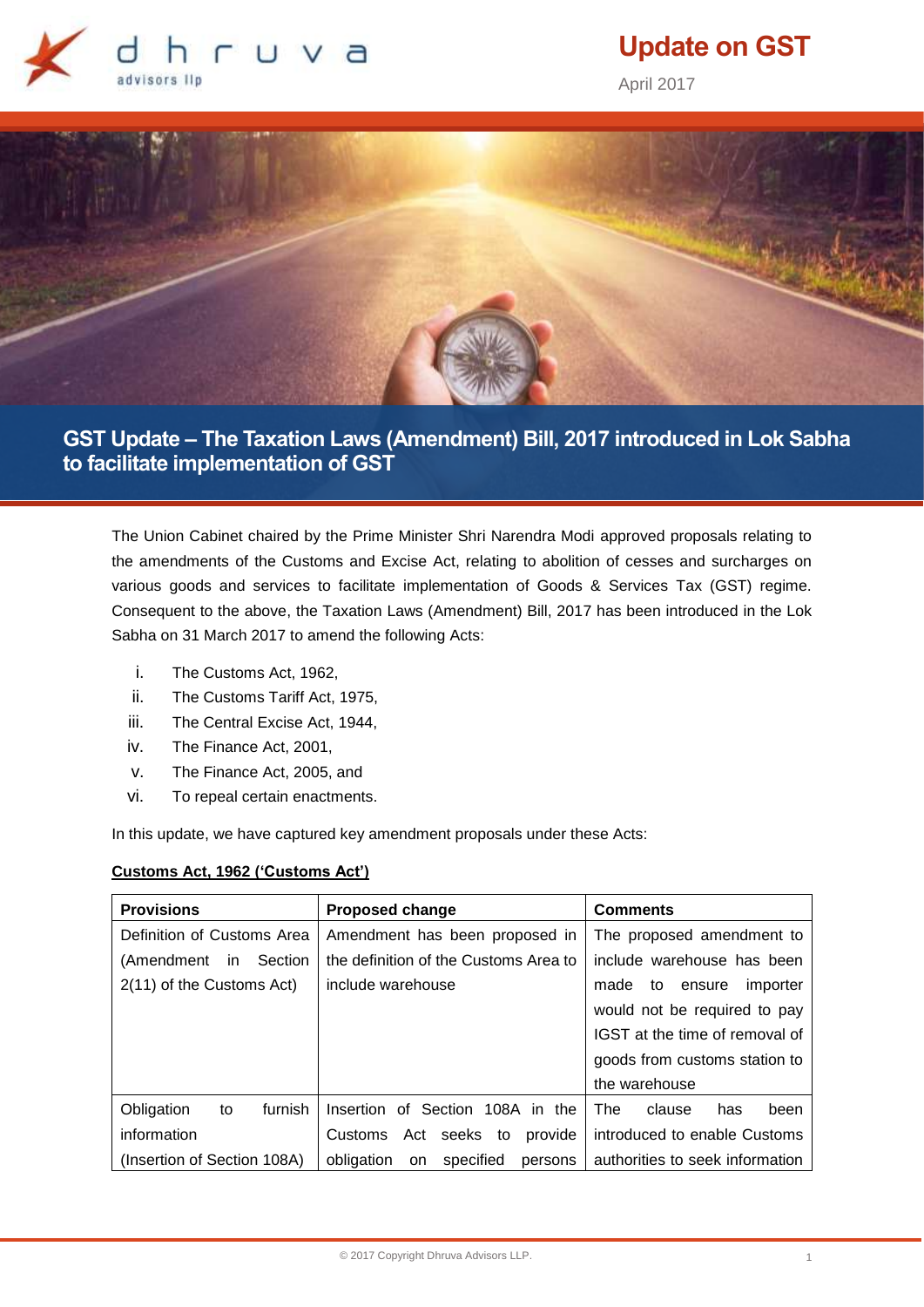

|                                | (such as local authority, income tax   | specified<br>from<br>persons<br>in |
|--------------------------------|----------------------------------------|------------------------------------|
|                                | authority, banking company, State      | respect of import or export of     |
|                                | Electricity Board, Stock exchange,     | goods                              |
|                                | DGFT, RBI etc.) who are responsible    |                                    |
|                                | for maintaining records under any of   |                                    |
|                                | the Acts to furnish such information   |                                    |
|                                | to proper officer in such manner as    |                                    |
|                                | may be prescribed                      |                                    |
| Penalty for failure to furnish | Where the specified person under       |                                    |
| information under Section      | 108A fails to<br>Section<br>furnish    |                                    |
| 108A of the Customs Act        | within<br>information<br>the<br>period |                                    |
| (Insertion of 108B of the      | specified in the notice, the proper    |                                    |
| Customs Act)                   | officer may direct such person to pay  |                                    |
|                                | penalty of Rs. 100 per day till the    |                                    |
|                                | failure to furnish such information    |                                    |
|                                | continues.                             |                                    |

# **Customs Tariff Act, 1975 ('the Customs Tariff')**

| <b>Provisions</b>                | <b>Proposed change</b>                        | <b>Comments</b>                |
|----------------------------------|-----------------------------------------------|--------------------------------|
| <b>IGST</b><br>of<br>Levy<br>and | Section 3(7) and Section 3(8) of the          | Rate: The rate for the purpose |
| Compensation Cess as             | Customs Tariff has been substituted to        | of IGST and Compensation       |
| additional<br>duty<br>οf         | provide the following:                        | cess levy would be the rate as |
| customs and the value            |                                               | applicable to the like goods   |
| of the purpose of the            | Section 3(7) - Imposition of IGST levy:       | supplied in India.             |
| said levy                        | any article imported into India, in addition, |                                |
|                                  | would be liable to integrated tax, not        | Value, of the purpose of IGST  |
|                                  | exceeding 40% as is leviable under            | and compensation cess, shall   |
|                                  | Section 5 of the Integrated Goods and         | be governed under Section      |
|                                  | Services Tax Act, 2017 on like article on     | 14(1) of the Customs Act and   |
|                                  | its supply in India on the value as           | would be subject to Customs    |
|                                  | determined under Section 3(8).                | Valuation (Determination of    |
|                                  |                                               | Value of Imported Goods)       |
|                                  | Section $3(8)$ – Value for the purpose of     | Rules, 2007 as applicable for  |
|                                  | IGST levy: value of imported article for      | the purpose of Basic Customs   |
|                                  | the purpose of IGST be the aggregate of       | Duty.                          |
|                                  | value of imported article under Section       |                                |
|                                  | 14(1) of the Customs Act or the tariff        |                                |
|                                  | value as the case may be and to include       |                                |
|                                  | all duties of customs excluding IGST and      |                                |
|                                  | compensation cess                             |                                |
|                                  |                                               |                                |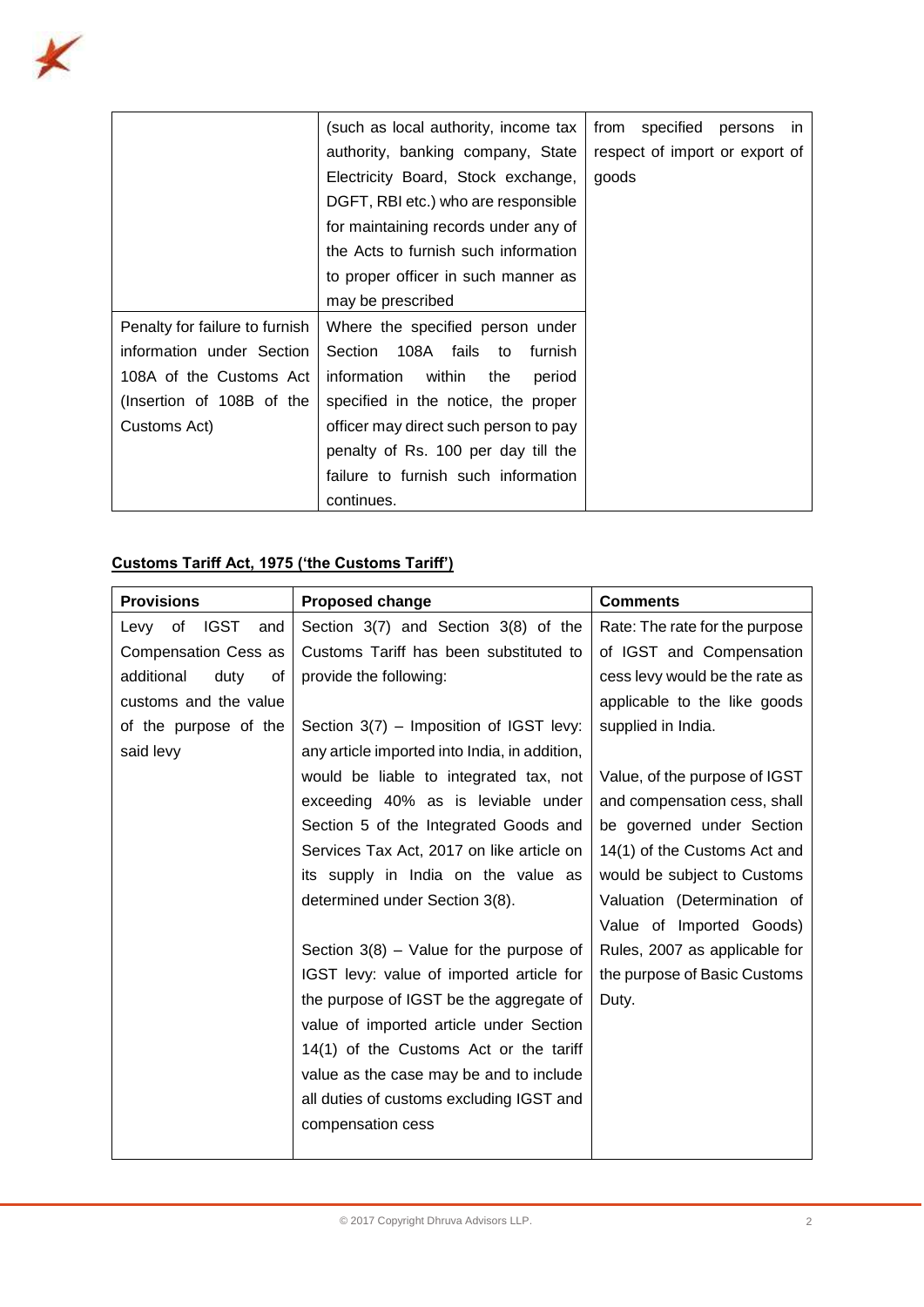|                            | Section $3(9)$ - Levy of Compensation      |                                     |
|----------------------------|--------------------------------------------|-------------------------------------|
|                            | Cess: any article imported into India, in  |                                     |
|                            | addition, be liable to goods and services  |                                     |
|                            | compensation cess at such rate, as is      |                                     |
|                            | leviable under Section 8 of the Goods      |                                     |
|                            | and Services Tax (Compensation to          |                                     |
|                            | States) Cess, Act 2017 on like article on  |                                     |
|                            | its supply in India on the value as        |                                     |
|                            | determined under Section 3(10).            |                                     |
|                            |                                            |                                     |
|                            | Section $3(10)$ – Value for the purpose of |                                     |
|                            | Compensation Cess: value of imported       |                                     |
|                            | article for the purpose of Compensation    |                                     |
|                            | cess be the aggregate of value of          |                                     |
|                            | imported article under Section 14(1) of    |                                     |
|                            | the Customs Act or the tariff value as the |                                     |
|                            | case may be and to include all duties of   |                                     |
|                            | <b>IGST</b><br>customs<br>excluding<br>and |                                     |
|                            | compensation cess                          |                                     |
| Provisions of Customs      | The existing Section 3(8) has been         | The current benefits available      |
| including<br>those<br>Act  | renumbered to Section 3(12) which          | to an importer with regard to       |
| relating to drawback,      | provides for - Provisions of the Customs   | whole additional duties of          |
| refunds and exemptions     | Act and the rules and regulations made     | customs would be extended           |
| to apply to duty or tax or | thereunder, including those relating to    | include<br><b>IGST</b><br>to<br>and |
| cess chargeable under      | drawbacks, refunds and exemption from      | <b>Compensation Cess</b>            |
| Section<br>3<br>οf<br>the  | duties to be applicable on the duty or tax |                                     |
| <b>Customs Tariff</b>      | or cess chargeable under Section 3 to      |                                     |
|                            | apply to duties leviable under respective  |                                     |
|                            | Acts.                                      |                                     |
|                            |                                            |                                     |

# **Central Excise Act, 1944 ('Central Excise Act')**

| <b>Provisions</b>        | <b>Proposed change</b>                 | <b>Comments</b>               |
|--------------------------|----------------------------------------|-------------------------------|
| Definition of Excisable  |                                        | Fourth Schedule has been      |
| $goods - Section 2(d)$   |                                        | proposed to be inserted on    |
| Definition<br>οf         | References to 'the First Schedule' and | account of repeal of Central  |
| Manufacture - Section    | 'the Second Schedule' has been         | Excise Tariff Act, 1944       |
| 2(f)                     | substituted to goods specified in new  | subsequent to introduction of |
| Levy of Excise duty -    | Fourth Schedule for the purpose of     | CGST Act. The Fourth          |
| Section 3                | excise duty levy                       | Schedule to provide for       |
| Levy of Excuse duty on   |                                        | classification and duty rates |
| the basis of capacity of |                                        | for excisable goods namely,   |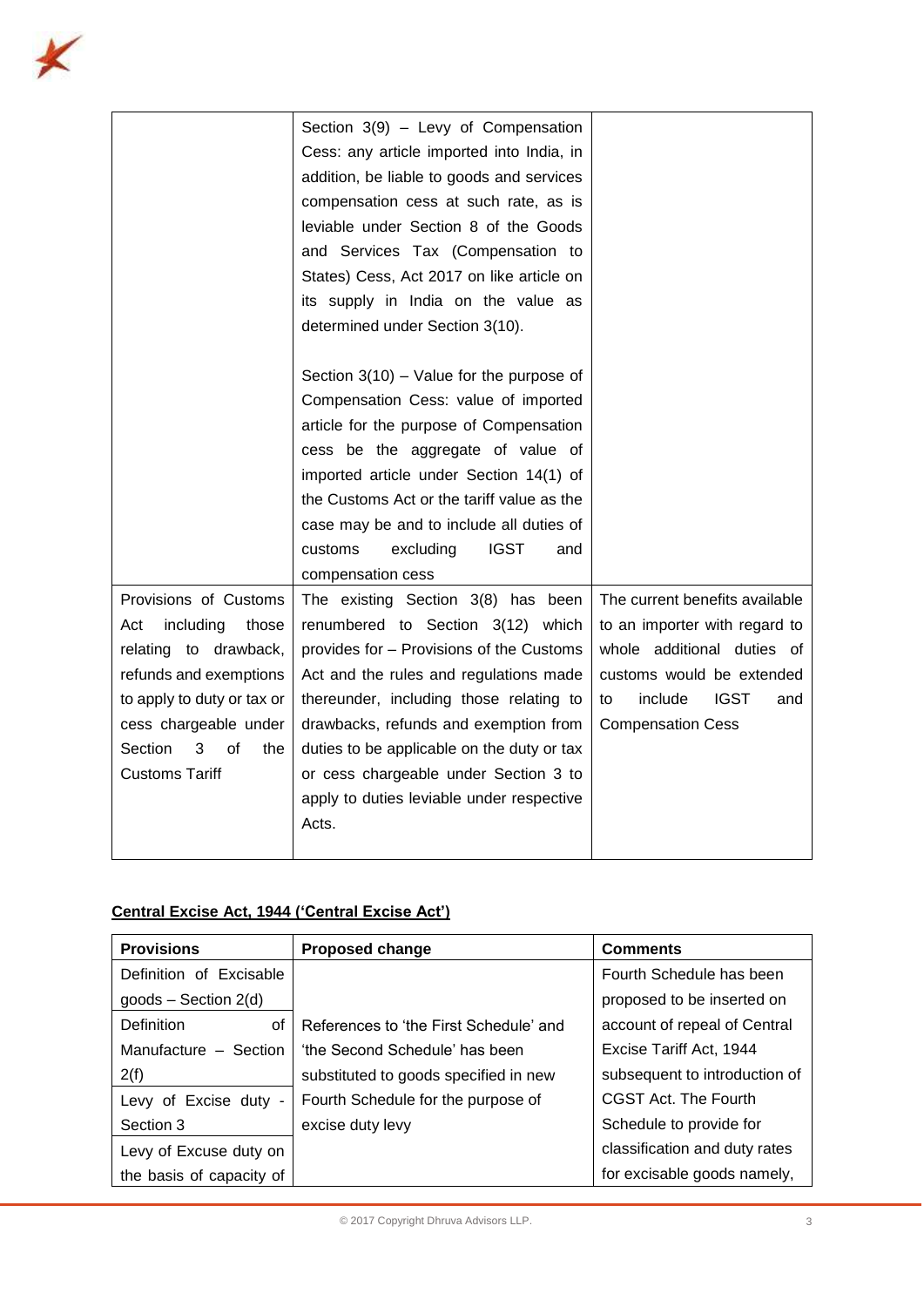

| production in respect of<br>notified goods - Section<br>ЗA |    |                                                                                                                                                                                                                                                   | Petroleum Crude, Motor<br>Spirit (Petrol), High Speed<br>Diesel, Aviation Turbine Fuel                                                             |
|------------------------------------------------------------|----|---------------------------------------------------------------------------------------------------------------------------------------------------------------------------------------------------------------------------------------------------|----------------------------------------------------------------------------------------------------------------------------------------------------|
| <b>Fourth Schedule</b>                                     |    | Fourth Schedule has been provided with<br>general rules for interpretation of the<br>Schedule and list of tariff items which<br>would be subject to excise duty:<br><b>Tobacco</b><br>1. Chapter<br>24<br>and<br>manufactured tobacco substitutes | and Natural gas, Tobacco<br>and Tobacco products which<br>are presently covered under<br>Chapter 24 and Chapter 27<br>of the Central Excise Tariff |
|                                                            |    | 2. Chapter 27 Mineral Products                                                                                                                                                                                                                    |                                                                                                                                                    |
| of<br>certain<br>Repeal<br>cesses or surcharges            |    | Repeal of cesses or surcharges under<br>following enactments:                                                                                                                                                                                     | The amendment seeks to<br>abolish<br>and<br>cesses<br>surcharges<br>levied<br>and                                                                  |
|                                                            | 1. | Education Cess on excisable<br>goods - Section 93 of the Finance<br>(No. 2) Act, 2004                                                                                                                                                             | collected as duties of central<br>excise and service tax.                                                                                          |
|                                                            | 2. | <b>Secondary and Higher Education</b><br>Cess on excisable goods - Section<br>138 of the Finance Act, 2007                                                                                                                                        | However, it may be noted that<br>Education cess on imported<br>goods (under Section 94 of                                                          |
|                                                            | 3. | Clean Energy Cess - Chapter VII of<br>the Finance Act, 2010                                                                                                                                                                                       | the Finance (No. 2) Act,<br>2004) and the Secondary                                                                                                |
|                                                            | 4. | Swachh Bharat Cess - Chapter VI<br>of the Finance Act 2015                                                                                                                                                                                        | Higher Education Cess on<br>imported<br>goods<br>(under                                                                                            |
|                                                            | 5. | <b>Krishi</b><br>Kalyan<br><b>Cess</b><br>and<br>Infrastructure Cess - Chapter VI<br>and VII of the Finance Act, 2016                                                                                                                             | Section 139(1) of the Finance<br>Act, 2007) has not been<br>proposed to be repealed.                                                               |
|                                                            | 6. | Section 9(1)(b) and Section 12 of the<br>Rubber Act, 1947                                                                                                                                                                                         | This suggests<br>that the<br>aforesaid cesses on imported                                                                                          |
|                                                            | 7. | Section<br>9<br>of<br>the<br>Industries<br>(Development and Regulation Act),<br>1951                                                                                                                                                              | goods would be imposed on<br>the BCD and IGST portion.                                                                                             |
|                                                            | 8. | Section 3(c), Section 25, 26 and<br>Section $27(1)(a)$ of the Tea Act, 1953                                                                                                                                                                       |                                                                                                                                                    |
|                                                            | 9. | Section 6, 7, 8 of the Coal Mines<br>(Conservation and Development)<br>Act, 1974                                                                                                                                                                  |                                                                                                                                                    |
|                                                            |    | 10. The whole of the Beedi Workers                                                                                                                                                                                                                |                                                                                                                                                    |
|                                                            |    | Welfare Cess Act, 1976                                                                                                                                                                                                                            |                                                                                                                                                    |
|                                                            |    | 11. The whole of the Water (Prevention                                                                                                                                                                                                            |                                                                                                                                                    |
|                                                            |    | and Control) Cess Act, 1977                                                                                                                                                                                                                       |                                                                                                                                                    |
|                                                            |    | 12. The whole of the Sugar Cess Act,<br>1982                                                                                                                                                                                                      |                                                                                                                                                    |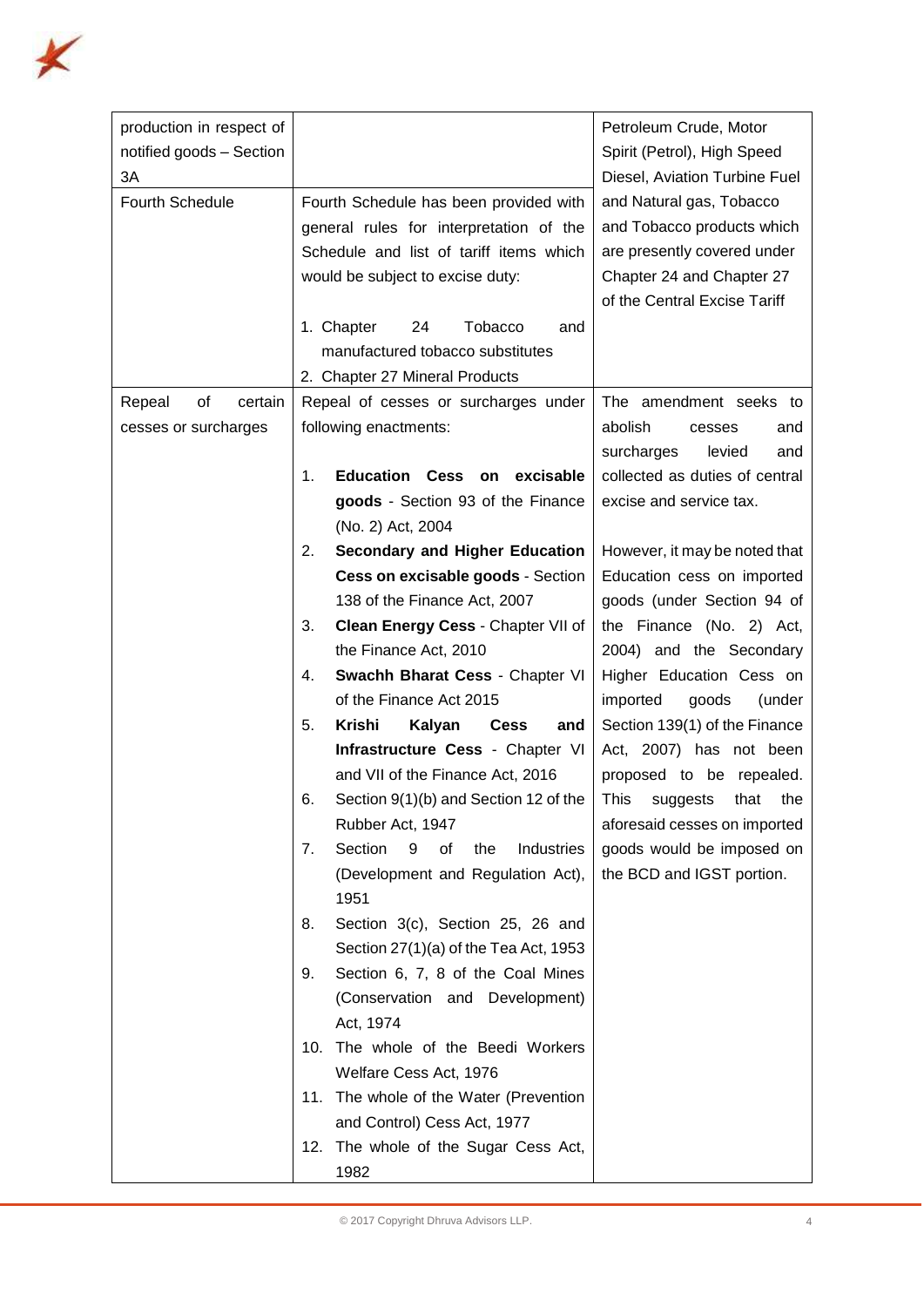

| 13. Section 3(2) of the                 |  | Sugar |
|-----------------------------------------|--|-------|
| Development Fund Act, 1982              |  |       |
| 14. The whole of the Jute Manufacturers |  |       |
| Cess Act, 1983                          |  |       |
|                                         |  |       |